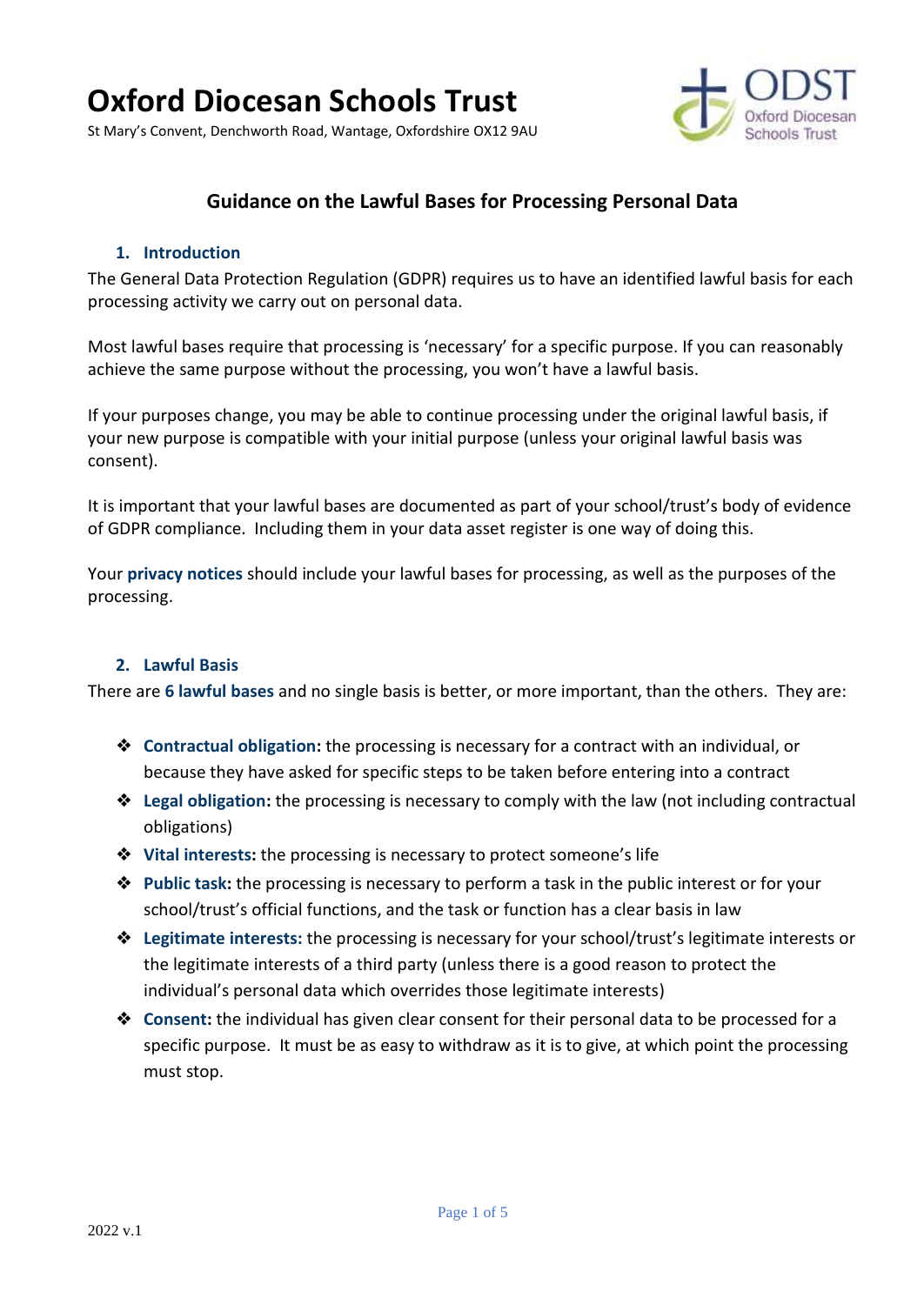### **3. Lawful Basis in the School Context**

There will be some data processing that schools and ODST are required to do by law, and is therefore a **legal obligation**, e.g., provide information to the DfE or LA.

**Contractual obligation** will be applicable for the data processing necessary for the delivery of staff employment contracts, e.g., payroll, benefits and certain disciplinary issues.

**Public task** will be appropriate for many of the data processing tasks you carry out as they are about keeping the children and staff safe and running your school and ODSTeffectively.

Sometimes **legitimate interests** will be the most appropriate lawful basis, e.g., data sharing to take part in a national research project, for example or introducing a system for recording phone calls.

**Consent** can be applicable in circumstances where you can give parents and/or pupils and staff a free choice as to whether you process their data in a particular way. It must be as easy to take away as it is to give.

### **4. Special Category Data**

The GDPR identifies some types of personal data as special category data because they are likely to be more sensitive, and it provides them with extra protection.

The GDPR defines special category data as:

- ❖ personal data revealing **racial or ethnic origin**
- ❖ personal data revealing **political opinions**
- ❖ personal data revealing **religious or philosophical beliefs**
- ❖ personal data revealing **trade union membership**
- ❖ **genetic data**
- ❖ **biometric data** (where used for identification purposes)
- ❖ data concerning **health**
- ❖ data concerning a person's **sex life**
- ❖ data concerning a person's **sexual orientation**.

### **5. Conditions for processing Special Category Data**

The GDPR prohibits the processing of special category data unless the processing is covered by an exception.

There are 10 exceptions, usually referred to as 'conditions for processing special category data':

- ❖ Explicit consent
- ❖ Employment, social security and social protection (if authorised by law)
- ❖ Vital interests
- ❖ Not-for-profit bodies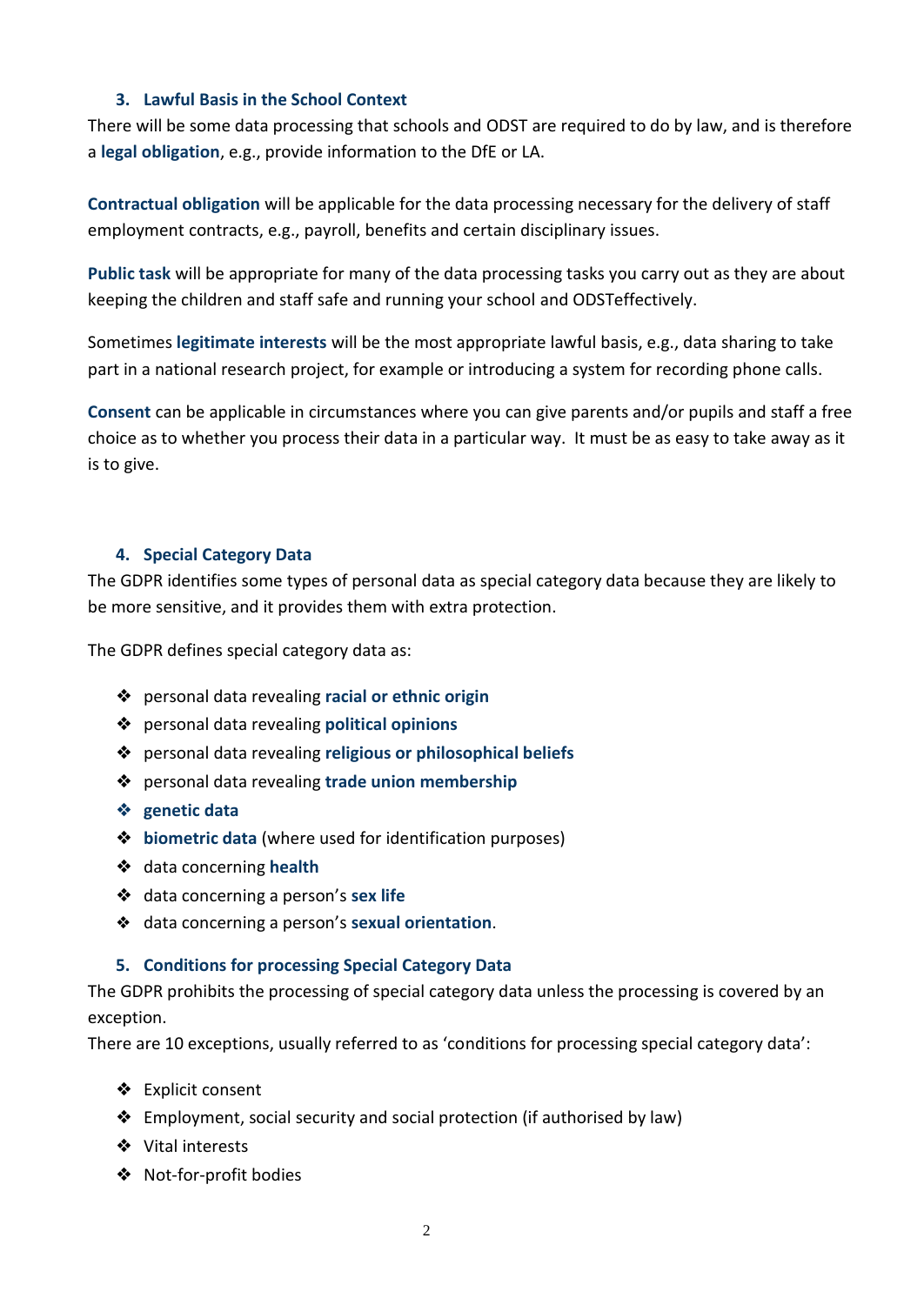- ❖ Made public by the data subject
- ❖ Legal claims or judicial acts
- ❖ Reasons of substantial public interest (with a basis in law)
- ❖ Health or social care (with a basis in law)
- ❖ Public health (with a basis in law)
- ❖ Archiving, research and statistics (with a basis in law).

When you are processing special category data you need to identify both a lawful basis for general processing, plus a condition for processing this sensitive data.

Again, you should document both your lawful basis for processing and your special category condition so that you can demonstrate compliance and accountability.

# **6. Additional Requirement under the UK's Data Protection Act 2018**

Having identified a condition in the GDPR for any processing of special category personal data, there is a further requirement under Section 10 of the UK's Data Protection Act 2018 (UK DPA 2018) for any of the conditions that require authorisation by law or a basis in law. As shown above this applies to:

- ❖ Employment, social security and social protection (if authorised by law)
- ❖ Reasons of substantial public interest (with a basis in law)
- ❖ Health or social care (with a basis in law)
- ❖ Public health (with a basis in law)
- ❖ Archiving, research and statistics (with a basis in law).

Section 10 of the UK DPA 2018 says that if you are relying on a GDPR condition which requires authorisation by law, or a basis in law, you must meet one of the additional conditions in Schedule 1 of the UK DPA 2018.

**7. So, what does this mean when processing Special Category Data in the School Context?** To process special category data, schools/trusts are most likely to be relying on the following conditions:

❖ Explicit consent

or

- ❖ Employment, social security and social protection (if authorised in law)
- ❖ Reasons of substantial public interest (with a basis in law)

Or more rarely - for the establishment, exercise or defence of legal claims.

[Don't forget that a lawful basis also needs to have been identified.]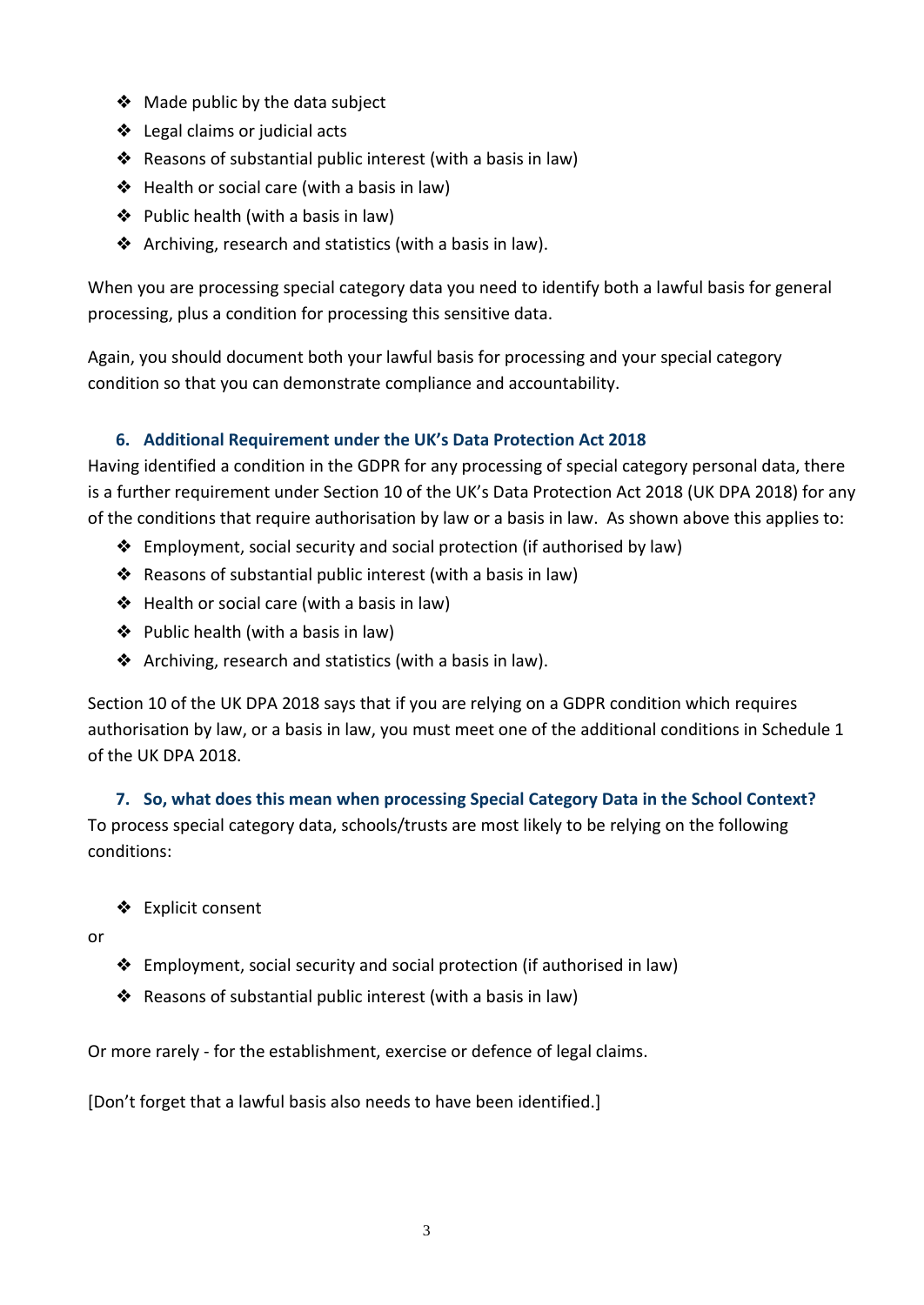### **Explicit Consent**

Like the lawful basis of standard consent, explicit consent must be freely given, specific, affirmative (opt-in) and unambiguous, and able to be withdrawn at any time.

To be explicit, the Information Commissioner's Office (ICO) advises that it must be:

- $\triangleq$  confirmed in a clear statement (whether oral or written), rather than by any other type of affirmative action
- ❖ specify the nature of the special category data; and
- ❖ it should be separate from any other consents being sought.

When processing special category data, it would be sensible to consider explicit consent first, if you are able to give individuals a free choice whether their data is processed for your particular purpose.

However, as an employer of staff or for safeguarding reasons, explicit consent is often not the most appropriate lawful basis. This is due to the balance of power in the employer/employee relationship, so it is not really free choice, or because of the school/trust's statutory safeguarding duties, respectively.

## **Employment, social security and social protection (if authorised by law)**

This condition is particularly relevant to the employment of staff

- ❖ checking if individuals are entitled to work in the UK
- ❖ ensuring health, safety and welfare of employees
- ❖ maintaining records of statutory sick pay and maternity pay; or
- ❖ deducting trade union subscriptions from payroll.

### **Reasons of substantial public interest (with a basis in law)**

There are 23 specific substantial public interest conditions set out in Schedule 1, Part 2 of the UK DPA 2018. They are narrowly drawn and the ones most likely to be relevant for schools are:

- ❖ Equality of opportunity or treatment (para 8)
- ❖ Safeguarding of children and of individuals at risk (para 18).

The UK DPA 2018 says that for each of these there must be an **Appropriate Policy Document** in place as a specific accountability and documentation measure.

Likewise, an **Appropriate Policy Document** must also be in place if schools/trusts are relying on the employment, social security and social protection condition.

One document can cover all of the special category data processing your school or trust carries out, there do not need to be separate ones.